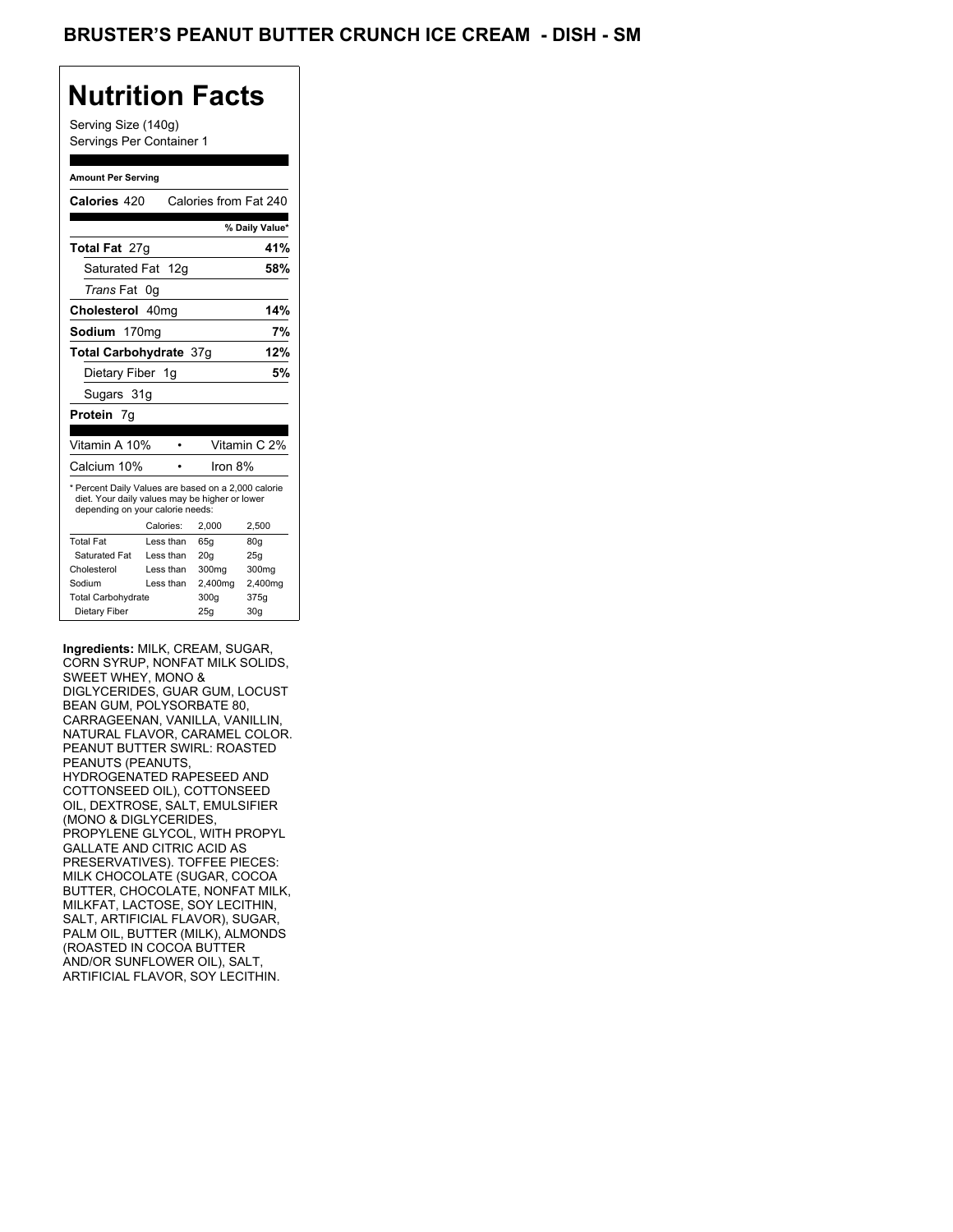## BRUSTER'S PEANUT BUTTER CRUNCH ICE CREAM - DISH - REG

# Nutrition Facts

Serving Size (210g) Servings Per Container 1

#### Amount Per Serving

| Calories 630                                                                                                                              |                  | Calories from Fat 360 |                |
|-------------------------------------------------------------------------------------------------------------------------------------------|------------------|-----------------------|----------------|
|                                                                                                                                           |                  |                       | % Daily Value* |
| Total Fat 40g                                                                                                                             |                  |                       | 62%            |
| Saturated Fat 17g                                                                                                                         |                  |                       | 87%            |
| Trans Fat                                                                                                                                 | 0g               |                       |                |
| Cholesterol                                                                                                                               | 60 <sub>mq</sub> |                       | 20%            |
| Sodium 250mg                                                                                                                              |                  |                       | 10%            |
| Total Carbohydrate 56g                                                                                                                    |                  |                       | 19%            |
| Dietary Fiber 2g                                                                                                                          |                  |                       | 8%             |
| Sugars 46g                                                                                                                                |                  |                       |                |
| Protein 11g                                                                                                                               |                  |                       |                |
|                                                                                                                                           |                  |                       |                |
|                                                                                                                                           |                  |                       |                |
| Vitamin A 15%                                                                                                                             |                  |                       | Vitamin C 4%   |
| Calcium 20%                                                                                                                               |                  | Iron 10%              |                |
| * Percent Daily Values are based on a 2,000 calorie<br>diet. Your daily values may be higher or lower<br>depending on your calorie needs: |                  |                       |                |
|                                                                                                                                           | Calories:        | 2,000                 | 2.500          |
| <b>Total Fat</b>                                                                                                                          | Less than        | 65g                   | 80q            |
| Saturated Fat                                                                                                                             | Less than        | 20 <sub>q</sub>       | 25q            |
| Cholesterol                                                                                                                               | Less than        | 300mg                 | 300mg          |
| Sodium                                                                                                                                    | Less than        | 2,400mg               | 2,400mg        |
| <b>Total Carbohydrate</b>                                                                                                                 |                  | 300g                  | 375g           |

Ingredients: MILK, CREAM, SUGAR, CORN SYRUP, NONFAT MILK SOLIDS, SWEET WHEY, MONO & DIGLYCERIDES, GUAR GUM, LOCUST BEAN GUM, POLYSORBATE 80, CARRAGEENAN, VANILLA, VANILLIN, NATURAL FLAVOR, CARAMEL COLOR. PEANUT BUTTER SWIRL: ROASTED PEANUTS (PEANUTS, HYDROGENATED RAPESEED AND COTTONSEED OIL), COTTONSEED OIL, DEXTROSE, SALT, EMULSIFIER (MONO & DIGLYCERIDES, PROPYLENE GLYCOL, WITH PROPYL GALLATE AND CITRIC ACID AS PRESERVATIVES). TOFFEE PIECES: MILK CHOCOLATE (SUGAR, COCOA BUTTER, CHOCOLATE, NONFAT MILK, MILKFAT, LACTOSE, SOY LECITHIN, SALT, ARTIFICIAL FLAVOR), SUGAR, PALM OIL, BUTTER (MILK), ALMONDS (ROASTED IN COCOA BUTTER AND/OR SUNFLOWER OIL), SALT, ARTIFICIAL FLAVOR, SOY LECITHIN.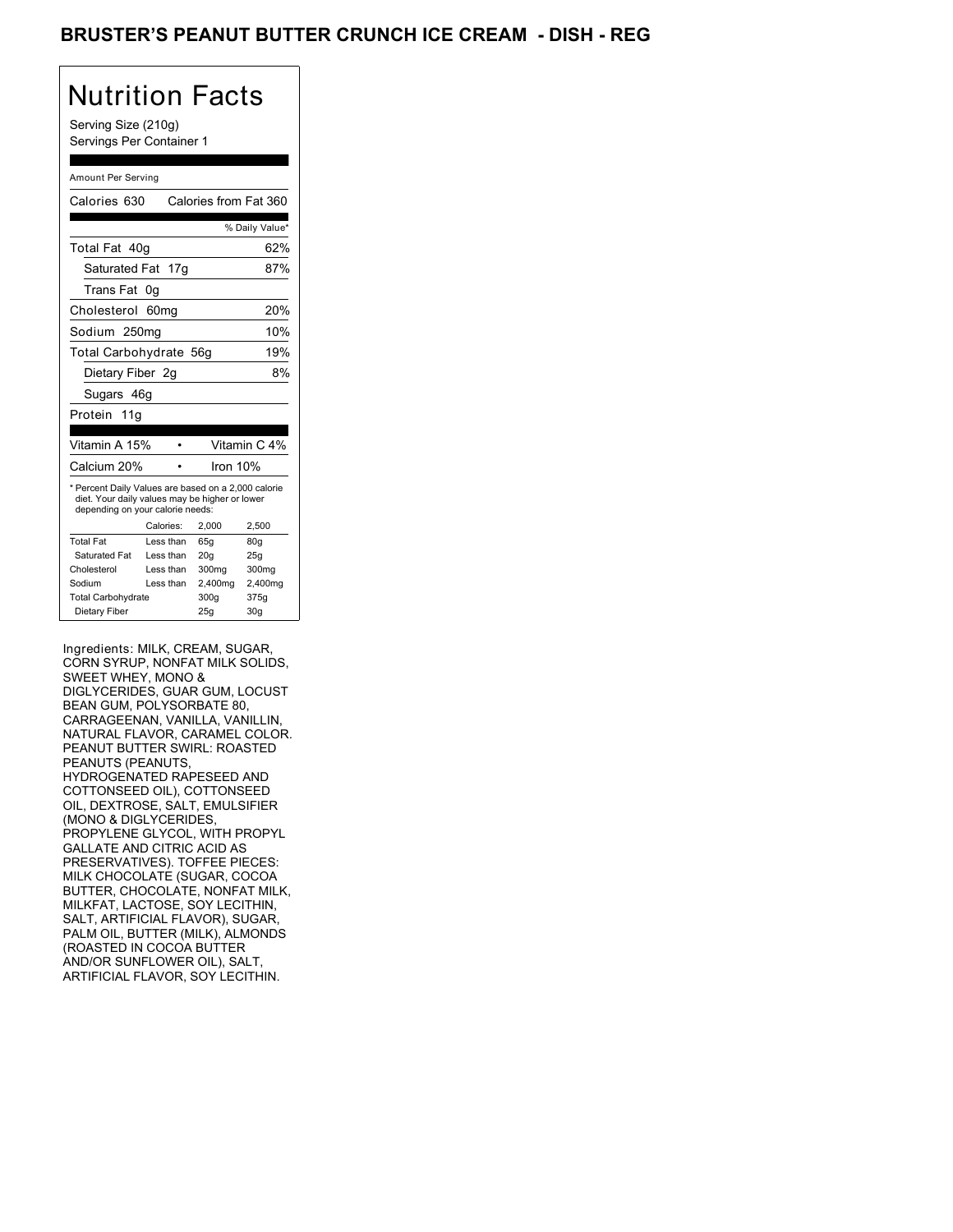## BRUSTER'S PEANUT BUTTER CRUNCH ICE CREAM - DISH - LG

# Nutrition Facts

Serving Size (280g) Servings Per Container 1

#### Amount Per Serving

| Calories 840                                                                                                                              |                  | Calories from Fat 490 |                |
|-------------------------------------------------------------------------------------------------------------------------------------------|------------------|-----------------------|----------------|
|                                                                                                                                           |                  |                       | % Daily Value* |
| Total Fat 54g                                                                                                                             |                  |                       | 83%            |
| Saturated Fat 23q                                                                                                                         |                  |                       | 116%           |
| Trans Fat                                                                                                                                 | 0g               |                       |                |
| Cholesterol                                                                                                                               | 80 <sub>mq</sub> |                       | 27%            |
| Sodium 340mg                                                                                                                              |                  |                       | 14%            |
| Total Carbohydrate 75g                                                                                                                    |                  |                       | 25%            |
| Dietary Fiber 3q                                                                                                                          |                  |                       | 10%            |
| Sugars 61g                                                                                                                                |                  |                       |                |
| Protein 14a                                                                                                                               |                  |                       |                |
|                                                                                                                                           |                  |                       |                |
|                                                                                                                                           |                  |                       |                |
| Vitamin A 20%                                                                                                                             |                  |                       | Vitamin C 4%   |
| Calcium 25%                                                                                                                               |                  | Iron $15%$            |                |
| * Percent Daily Values are based on a 2,000 calorie<br>diet. Your daily values may be higher or lower<br>depending on your calorie needs: |                  |                       |                |
|                                                                                                                                           | Calories:        | 2,000                 | 2.500          |
| <b>Total Fat</b>                                                                                                                          | Less than        | 65q                   | 80q            |
| Saturated Fat                                                                                                                             | Less than        | 20q                   | 25q            |
| Cholesterol                                                                                                                               | Less than        | 300mg                 | 300mg          |
| Sodium                                                                                                                                    | Less than        | 2,400mg               | 2,400mg        |
| <b>Total Carbohydrate</b>                                                                                                                 |                  | 300g                  | 375g           |

Ingredients: MILK, CREAM, SUGAR, CORN SYRUP, NONFAT MILK SOLIDS, SWEET WHEY, MONO & DIGLYCERIDES, GUAR GUM, LOCUST BEAN GUM, POLYSORBATE 80, CARRAGEENAN, VANILLA, VANILLIN, NATURAL FLAVOR, CARAMEL COLOR. PEANUT BUTTER SWIRL: ROASTED PEANUTS (PEANUTS, HYDROGENATED RAPESEED AND COTTONSEED OIL), COTTONSEED OIL, DEXTROSE, SALT, EMULSIFIER (MONO & DIGLYCERIDES, PROPYLENE GLYCOL, WITH PROPYL GALLATE AND CITRIC ACID AS PRESERVATIVES). TOFFEE PIECES: MILK CHOCOLATE (SUGAR, COCOA BUTTER, CHOCOLATE, NONFAT MILK, MILKFAT, LACTOSE, SOY LECITHIN, SALT, ARTIFICIAL FLAVOR), SUGAR, PALM OIL, BUTTER (MILK), ALMONDS (ROASTED IN COCOA BUTTER AND/OR SUNFLOWER OIL), SALT, ARTIFICIAL FLAVOR, SOY LECITHIN.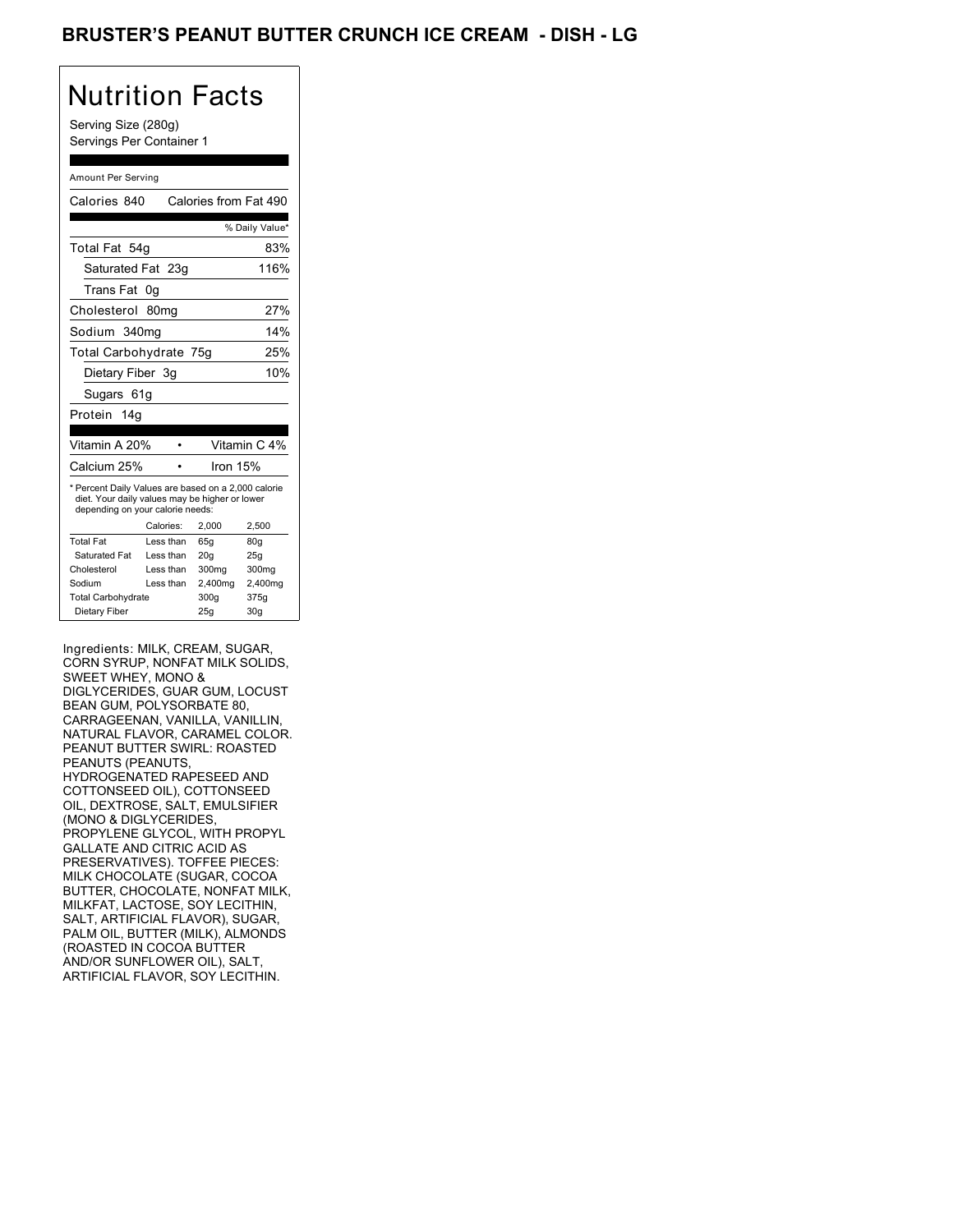## BRUSTER'S PEANUT BUTTER CRUNCH ICE CREAM - SUGAR CONE - SM

## Nutrition Facts

Serving Size (153g) Servings Per Container 1

#### Amount Per Serving

| Calories 470                                                 | Calories from Fat 250 |
|--------------------------------------------------------------|-----------------------|
|                                                              | % Daily Value*        |
| Total Fat 27g                                                | 42%                   |
| Saturated Fat 12g                                            | 58%                   |
| Trans Fat 0q                                                 |                       |
| Cholesterol 40mg                                             | 14%                   |
| Sodium 190mg                                                 | 8%                    |
| Total Carbohydrate 49g                                       | 16%                   |
| Dietary Fiber 1g                                             | 5%                    |
| Sugars 34g                                                   |                       |
| Protein 8q                                                   |                       |
| Vitamin A 10%                                                | Vitamin C 2%          |
| Calcium 15%                                                  | Iron $10%$            |
| * Percent Daily Values are based on a 2,000 calorie<br>diet. |                       |

Ingredients: MILK, CREAM, SUGAR, CORN SYRUP, NONFAT MILK SOLIDS, SWEET WHEY, MONO & DIGLYCERIDES, GUAR GUM, LOCUST BEAN GUM, POLYSORBATE 80, CARRAGEENAN, VANILLA, VANILLIN, NATURAL FLAVOR, CARAMEL COLOR. PEANUT BUTTER SWIRL: ROASTED PEANUTS (PEANUTS, HYDROGENATED RAPESEED AND COTTONSEED OIL), COTTONSEED OIL, DEXTROSE, SALT, EMULSIFIER (MONO & DIGLYCERIDES, PROPYLENE GLYCOL, WITH PROPYL GALLATE AND CITRIC ACID AS PRESERVATIVES). TOFFEE PIECES: MILK CHOCOLATE (SUGAR, COCOA BUTTER, CHOCOLATE, NONFAT MILK, MILKFAT, LACTOSE, SOY LECITHIN, SALT, ARTIFICIAL FLAVOR), SUGAR, PALM OIL, BUTTER (MILK), ALMONDS (ROASTED IN COCOA BUTTER AND/OR SUNFLOWER OIL), SALT, ARTIFICIAL FLAVOR, SOY LECITHIN. SUGAR CONE: ENRICHED WHEAT FLOUR (ENRICHED WITH NIACIN, REDUCED IRON, THIAMIN MONONITRATE, RIBOFLAVIN, FOLIC ACID), TAPIOCA FLOUR, SUGAR, VEGETABLE SHORTENING (SOYBEAN AND/OR CANOLA OIL, MODIFIED PALM OIL, SOY LECITHIN, AND/OR PARTIALLY HYDROGENATED SOYBEAN OIL), OAT FIBER AND/OR VEGETABLE FIBER, SALT, CARAMEL COLOR, ARTIFICIAL FLAVOR, SOY LECITHIN.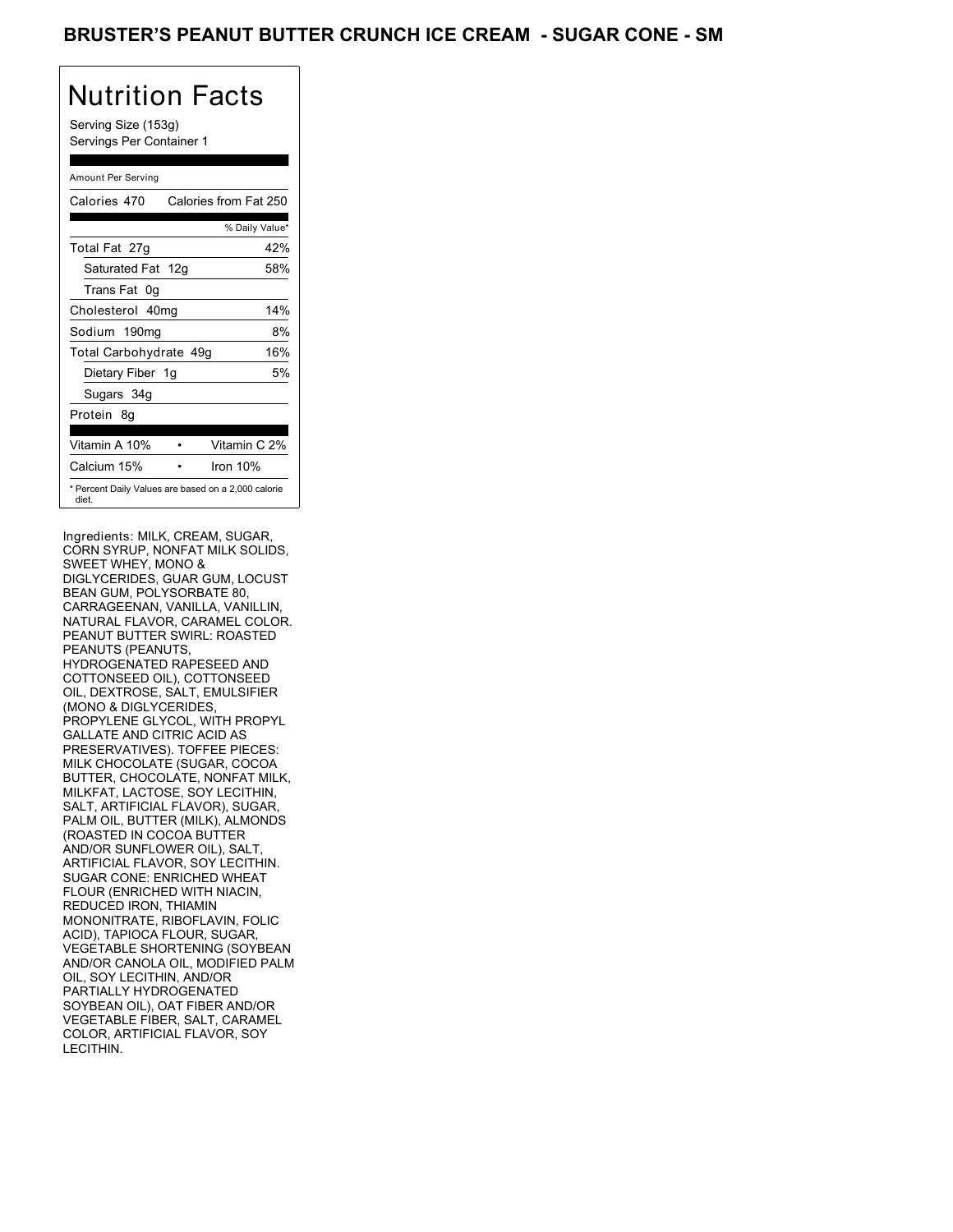## BRUSTER'S PEANUT BUTTER CRUNCH ICE CREAM - SUGAR CONE - REG

# Nutrition Facts

Serving Size (223g) Servings Per Container 1

#### Amount Per Serving

| Calories 680                                                 | Calories from Fat 370 |
|--------------------------------------------------------------|-----------------------|
|                                                              | % Daily Value*        |
| Total Fat 41q                                                | 63%                   |
| Saturated Fat 17g                                            | 87%                   |
| Trans Fat 0q                                                 |                       |
| Cholesterol 60mg                                             | 20%                   |
| Sodium 270mg                                                 | 11%                   |
| Total Carbohydrate 68g                                       | 23%                   |
| Dietary Fiber 2g                                             | 8%                    |
| Sugars 49g                                                   |                       |
| Protein 11g                                                  |                       |
| Vitamin A 15%                                                | Vitamin C 4%          |
| Calcium 20%                                                  | Iron 15%              |
| * Percent Daily Values are based on a 2,000 calorie<br>diet. |                       |

Ingredients: MILK, CREAM, SUGAR, CORN SYRUP, NONFAT MILK SOLIDS, SWEET WHEY, MONO & DIGLYCERIDES, GUAR GUM, LOCUST BEAN GUM, POLYSORBATE 80, CARRAGEENAN, VANILLA, VANILLIN, NATURAL FLAVOR, CARAMEL COLOR. PEANUT BUTTER SWIRL: ROASTED PEANUTS (PEANUTS, HYDROGENATED RAPESEED AND COTTONSEED OIL), COTTONSEED OIL, DEXTROSE, SALT, EMULSIFIER (MONO & DIGLYCERIDES, PROPYLENE GLYCOL, WITH PROPYL GALLATE AND CITRIC ACID AS PRESERVATIVES). TOFFEE PIECES: MILK CHOCOLATE (SUGAR, COCOA BUTTER, CHOCOLATE, NONFAT MILK, MILKFAT, LACTOSE, SOY LECITHIN, SALT, ARTIFICIAL FLAVOR), SUGAR, PALM OIL, BUTTER (MILK), ALMONDS (ROASTED IN COCOA BUTTER AND/OR SUNFLOWER OIL), SALT, ARTIFICIAL FLAVOR, SOY LECITHIN. SUGAR CONE: ENRICHED WHEAT FLOUR (ENRICHED WITH NIACIN, REDUCED IRON, THIAMIN MONONITRATE, RIBOFLAVIN, FOLIC ACID), TAPIOCA FLOUR, SUGAR, VEGETABLE SHORTENING (SOYBEAN AND/OR CANOLA OIL, MODIFIED PALM OIL, SOY LECITHIN, AND/OR PARTIALLY HYDROGENATED SOYBEAN OIL), OAT FIBER AND/OR VEGETABLE FIBER, SALT, CARAMEL COLOR, ARTIFICIAL FLAVOR, SOY LECITHIN.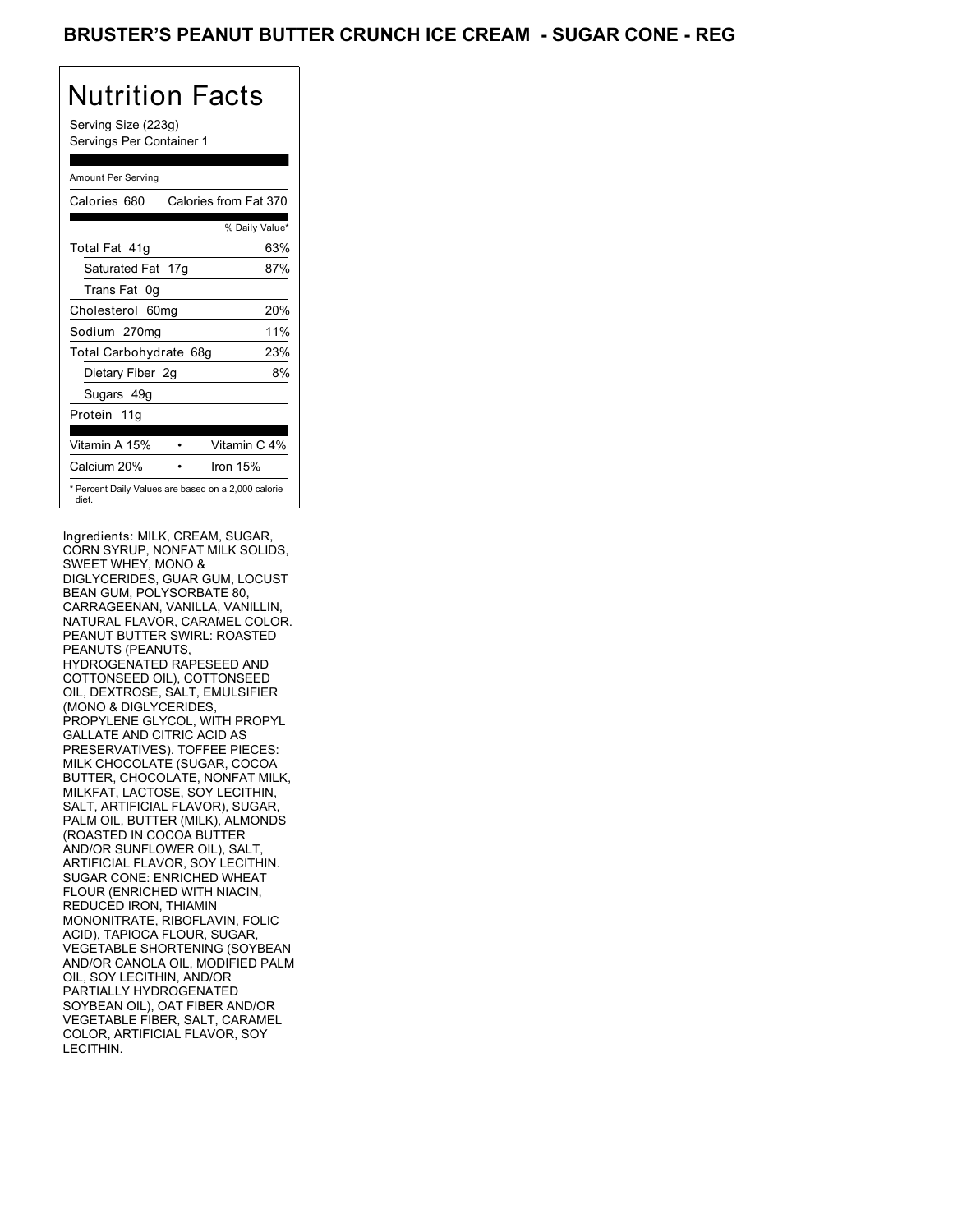## BRUSTER'S PEANUT BUTTER CRUNCH ICE CREAM - SUGAR CONE - LG

# Nutrition Facts

Serving Size (293g) Servings Per Container 1

#### Amount Per Serving

| Calories 890           | Calories from Fat 490                               |
|------------------------|-----------------------------------------------------|
|                        | % Daily Value*                                      |
| Total Fat 54g          | 83%                                                 |
| Saturated Fat 23g      | 116%                                                |
| Trans Fat 0q           |                                                     |
| Cholesterol 80mg       | 27%                                                 |
| Sodium 360mg           | 15%                                                 |
| Total Carbohydrate 87g | 29%                                                 |
| Dietary Fiber 3g       | 10%                                                 |
| Sugars 64g             |                                                     |
| Protein 15g            |                                                     |
| Vitamin A 20%          | Vitamin C 4%                                        |
| Calcium 25%            | Iron 20%                                            |
| diet.                  | * Percent Daily Values are based on a 2,000 calorie |

Ingredients: MILK, CREAM, SUGAR, CORN SYRUP, NONFAT MILK SOLIDS, SWEET WHEY, MONO & DIGLYCERIDES, GUAR GUM, LOCUST BEAN GUM, POLYSORBATE 80, CARRAGEENAN, VANILLA, VANILLIN, NATURAL FLAVOR, CARAMEL COLOR. PEANUT BUTTER SWIRL: ROASTED PEANUTS (PEANUTS, HYDROGENATED RAPESEED AND COTTONSEED OIL), COTTONSEED OIL, DEXTROSE, SALT, EMULSIFIER (MONO & DIGLYCERIDES, PROPYLENE GLYCOL, WITH PROPYL GALLATE AND CITRIC ACID AS PRESERVATIVES). TOFFEE PIECES: MILK CHOCOLATE (SUGAR, COCOA BUTTER, CHOCOLATE, NONFAT MILK, MILKFAT, LACTOSE, SOY LECITHIN, SALT, ARTIFICIAL FLAVOR), SUGAR, PALM OIL, BUTTER (MILK), ALMONDS (ROASTED IN COCOA BUTTER AND/OR SUNFLOWER OIL), SALT, ARTIFICIAL FLAVOR, SOY LECITHIN. SUGAR CONE: ENRICHED WHEAT FLOUR (ENRICHED WITH NIACIN, REDUCED IRON, THIAMIN MONONITRATE, RIBOFLAVIN, FOLIC ACID), TAPIOCA FLOUR, SUGAR, VEGETABLE SHORTENING (SOYBEAN AND/OR CANOLA OIL, MODIFIED PALM OIL, SOY LECITHIN, AND/OR PARTIALLY HYDROGENATED SOYBEAN OIL), OAT FIBER AND/OR VEGETABLE FIBER, SALT, CARAMEL COLOR, ARTIFICIAL FLAVOR, SOY LECITHIN.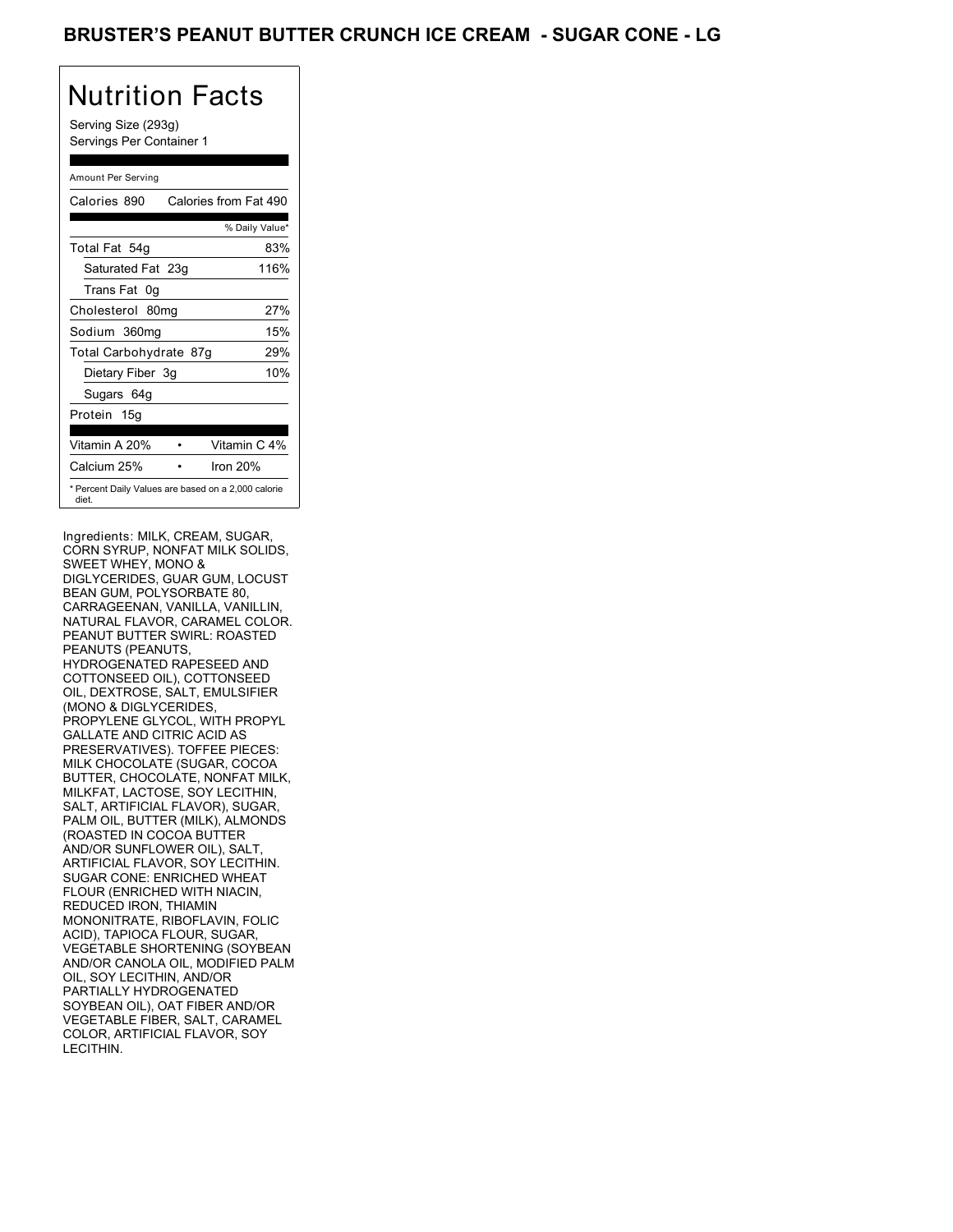## Nutrition Facts

Serving Size (146g) Servings Per Container 1

#### Amount Per Serving

| Calories 440                                                 | Calories from Fat 240 |
|--------------------------------------------------------------|-----------------------|
|                                                              | % Daily Value*        |
| Total Fat 27g                                                | 42%                   |
| Saturated Fat 12g                                            | 58%                   |
| Trans Fat 0q                                                 |                       |
| Cholesterol 40mg                                             | 14%                   |
| Sodium 180mg                                                 | 7%                    |
| Total Carbohydrate 42g                                       | 14%                   |
| Dietary Fiber 1g                                             | 5%                    |
| Sugars 31g                                                   |                       |
| Protein 8q                                                   |                       |
| Vitamin A 10%                                                | Vitamin C 2%          |
| Calcium 10%                                                  | Iron 10%              |
| * Percent Daily Values are based on a 2,000 calorie<br>diet. |                       |

Ingredients: MILK, CREAM, SUGAR, CORN SYRUP, NONFAT MILK SOLIDS, SWEET WHEY, MONO & DIGLYCERIDES, GUAR GUM, LOCUST BEAN GUM, POLYSORBATE 80, CARRAGEENAN, VANILLA, VANILLIN, NATURAL FLAVOR, CARAMEL COLOR. PEANUT BUTTER SWIRL: ROASTED PEANUTS (PEANUTS, HYDROGENATED RAPESEED AND COTTONSEED OIL), COTTONSEED OIL, DEXTROSE, SALT, EMULSIFIER (MONO & DIGLYCERIDES, PROPYLENE GLYCOL, WITH PROPYL GALLATE AND CITRIC ACID AS PRESERVATIVES). TOFFEE PIECES: MILK CHOCOLATE (SUGAR, COCOA BUTTER, CHOCOLATE, NONFAT MILK, MILKFAT, LACTOSE, SOY LECITHIN, SALT, ARTIFICIAL FLAVOR), SUGAR, PALM OIL, BUTTER (MILK), ALMONDS (ROASTED IN COCOA BUTTER AND/OR SUNFLOWER OIL), SALT, ARTIFICIAL FLAVOR, SOY LECITHIN. CAKE CONE: ENRICHED WHEAT FLOUR (ENRICHED WITH NIACIN, REDUCED IRON, THIAMIN MONONITRATE, RIBOFLAVIN, FOLIC ACID), TAPIOCA FLOUR, SUGAR, VEGETABLE OIL SHORTENING (SOYBEAN AND/OR CANOLA OIL, MODIFIED PALM OIL, SOY LECITHIN, AND/OR PARTIALLY HYDROGENATED SOYBEAN OIL), LEAVENING (SODIUM BICARBONATE, AMMONIUM BICARBONATE), SALT, NATURAL FLAVOR, ANNATTO (VEGETABLE COLOR).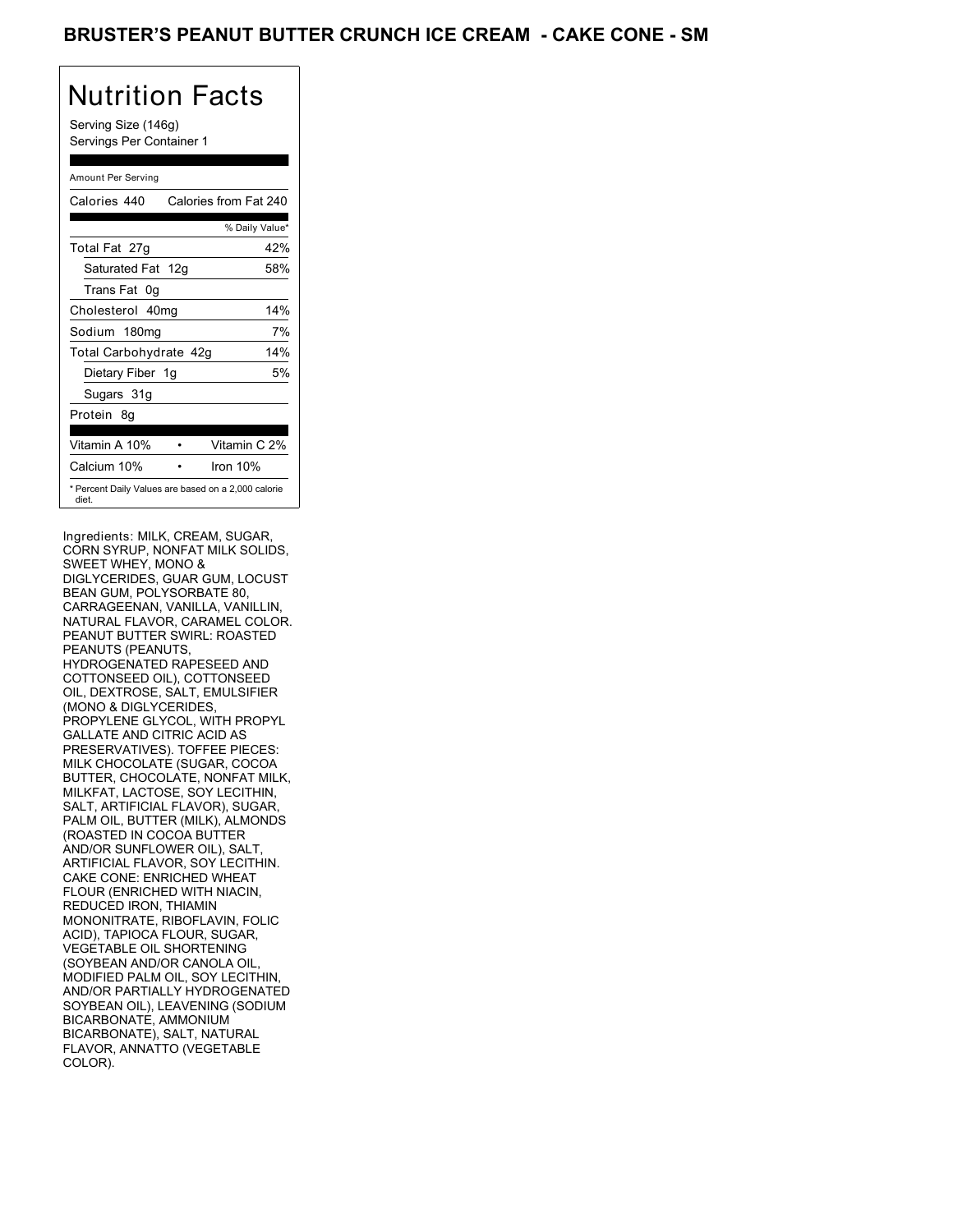## BRUSTER'S PEANUT BUTTER CRUNCH ICE CREAM - CAKE CONE - REG

# Nutrition Facts

Serving Size (216g) Servings Per Container 1

#### Amount Per Serving

| Calories 650                                                 | Calories from Fat 370 |
|--------------------------------------------------------------|-----------------------|
|                                                              | % Daily Value*        |
| Total Fat 41q                                                | 62%                   |
| Saturated Fat 17g                                            | 87%                   |
| Trans Fat 0q                                                 |                       |
| Cholesterol 60mg                                             | 20%                   |
| Sodium 260mg                                                 | 11%                   |
| Total Carbohydrate 61g                                       | 20%                   |
| Dietary Fiber 2g                                             | 8%                    |
| Sugars 46g                                                   |                       |
| Protein 11g                                                  |                       |
| Vitamin A 15%                                                | Vitamin C 4%          |
| Calcium 20%                                                  | Iron 15%              |
| * Percent Daily Values are based on a 2,000 calorie<br>diet. |                       |

Ingredients: MILK, CREAM, SUGAR, CORN SYRUP, NONFAT MILK SOLIDS, SWEET WHEY, MONO & DIGLYCERIDES, GUAR GUM, LOCUST BEAN GUM, POLYSORBATE 80, CARRAGEENAN, VANILLA, VANILLIN, NATURAL FLAVOR, CARAMEL COLOR. PEANUT BUTTER SWIRL: ROASTED PEANUTS (PEANUTS, HYDROGENATED RAPESEED AND COTTONSEED OIL), COTTONSEED OIL, DEXTROSE, SALT, EMULSIFIER (MONO & DIGLYCERIDES, PROPYLENE GLYCOL, WITH PROPYL GALLATE AND CITRIC ACID AS PRESERVATIVES). TOFFEE PIECES: MILK CHOCOLATE (SUGAR, COCOA BUTTER, CHOCOLATE, NONFAT MILK, MILKFAT, LACTOSE, SOY LECITHIN, SALT, ARTIFICIAL FLAVOR), SUGAR, PALM OIL, BUTTER (MILK), ALMONDS (ROASTED IN COCOA BUTTER AND/OR SUNFLOWER OIL), SALT, ARTIFICIAL FLAVOR, SOY LECITHIN. CAKE CONE: ENRICHED WHEAT FLOUR (ENRICHED WITH NIACIN, REDUCED IRON, THIAMIN MONONITRATE, RIBOFLAVIN, FOLIC ACID), TAPIOCA FLOUR, SUGAR, VEGETABLE OIL SHORTENING (SOYBEAN AND/OR CANOLA OIL, MODIFIED PALM OIL, SOY LECITHIN, AND/OR PARTIALLY HYDROGENATED SOYBEAN OIL), LEAVENING (SODIUM BICARBONATE, AMMONIUM BICARBONATE), SALT, NATURAL FLAVOR, ANNATTO (VEGETABLE COLOR).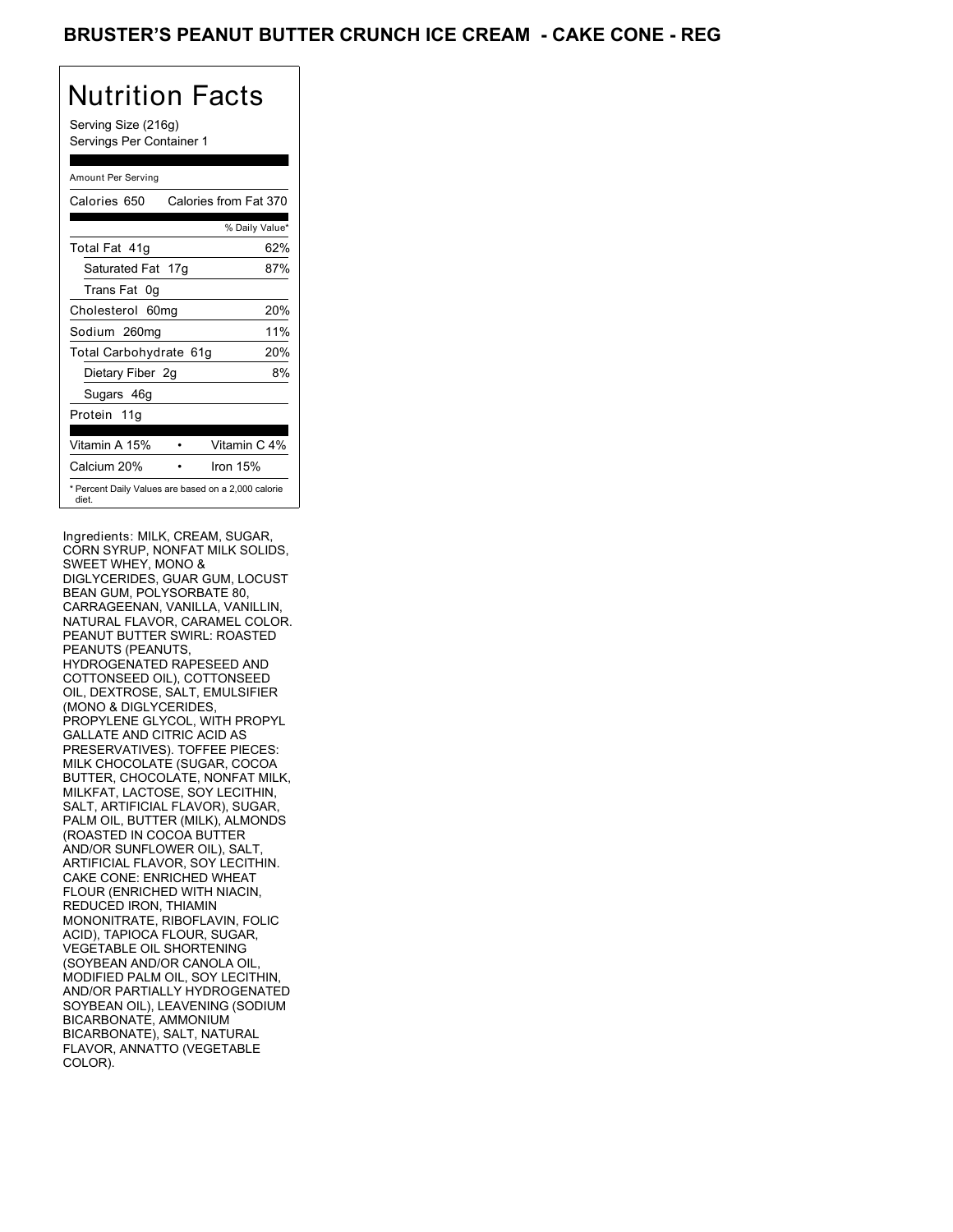# Nutrition Facts

Serving Size (286g) Servings Per Container 1

#### Amount Per Serving

| Calories 860           | Calories from Fat 490                               |
|------------------------|-----------------------------------------------------|
|                        | % Daily Value*                                      |
| Total Fat 54g          | 83%                                                 |
| Saturated Fat 23g      | 116%                                                |
| Trans Fat 0q           |                                                     |
| Cholesterol 80mg       | 27%                                                 |
| Sodium 350mg           | 14%                                                 |
| Total Carbohydrate 80g | 27%                                                 |
| Dietary Fiber 3g       | 10%                                                 |
| Sugars 61g             |                                                     |
| Protein 15g            |                                                     |
| Vitamin A 20%          | Vitamin C 4%                                        |
| Calcium 25%            | Iron 20%                                            |
| diet.                  | * Percent Daily Values are based on a 2,000 calorie |

Ingredients: MILK, CREAM, SUGAR, CORN SYRUP, NONFAT MILK SOLIDS, SWEET WHEY, MONO & DIGLYCERIDES, GUAR GUM, LOCUST BEAN GUM, POLYSORBATE 80, CARRAGEENAN, VANILLA, VANILLIN, NATURAL FLAVOR, CARAMEL COLOR. PEANUT BUTTER SWIRL: ROASTED PEANUTS (PEANUTS, HYDROGENATED RAPESEED AND COTTONSEED OIL), COTTONSEED OIL, DEXTROSE, SALT, EMULSIFIER (MONO & DIGLYCERIDES, PROPYLENE GLYCOL, WITH PROPYL GALLATE AND CITRIC ACID AS PRESERVATIVES). TOFFEE PIECES: MILK CHOCOLATE (SUGAR, COCOA BUTTER, CHOCOLATE, NONFAT MILK, MILKFAT, LACTOSE, SOY LECITHIN, SALT, ARTIFICIAL FLAVOR), SUGAR, PALM OIL, BUTTER (MILK), ALMONDS (ROASTED IN COCOA BUTTER AND/OR SUNFLOWER OIL), SALT, ARTIFICIAL FLAVOR, SOY LECITHIN. CAKE CONE: ENRICHED WHEAT FLOUR (ENRICHED WITH NIACIN, REDUCED IRON, THIAMIN MONONITRATE, RIBOFLAVIN, FOLIC ACID), TAPIOCA FLOUR, SUGAR, VEGETABLE OIL SHORTENING (SOYBEAN AND/OR CANOLA OIL, MODIFIED PALM OIL, SOY LECITHIN, AND/OR PARTIALLY HYDROGENATED SOYBEAN OIL), LEAVENING (SODIUM BICARBONATE, AMMONIUM BICARBONATE), SALT, NATURAL FLAVOR, ANNATTO (VEGETABLE COLOR).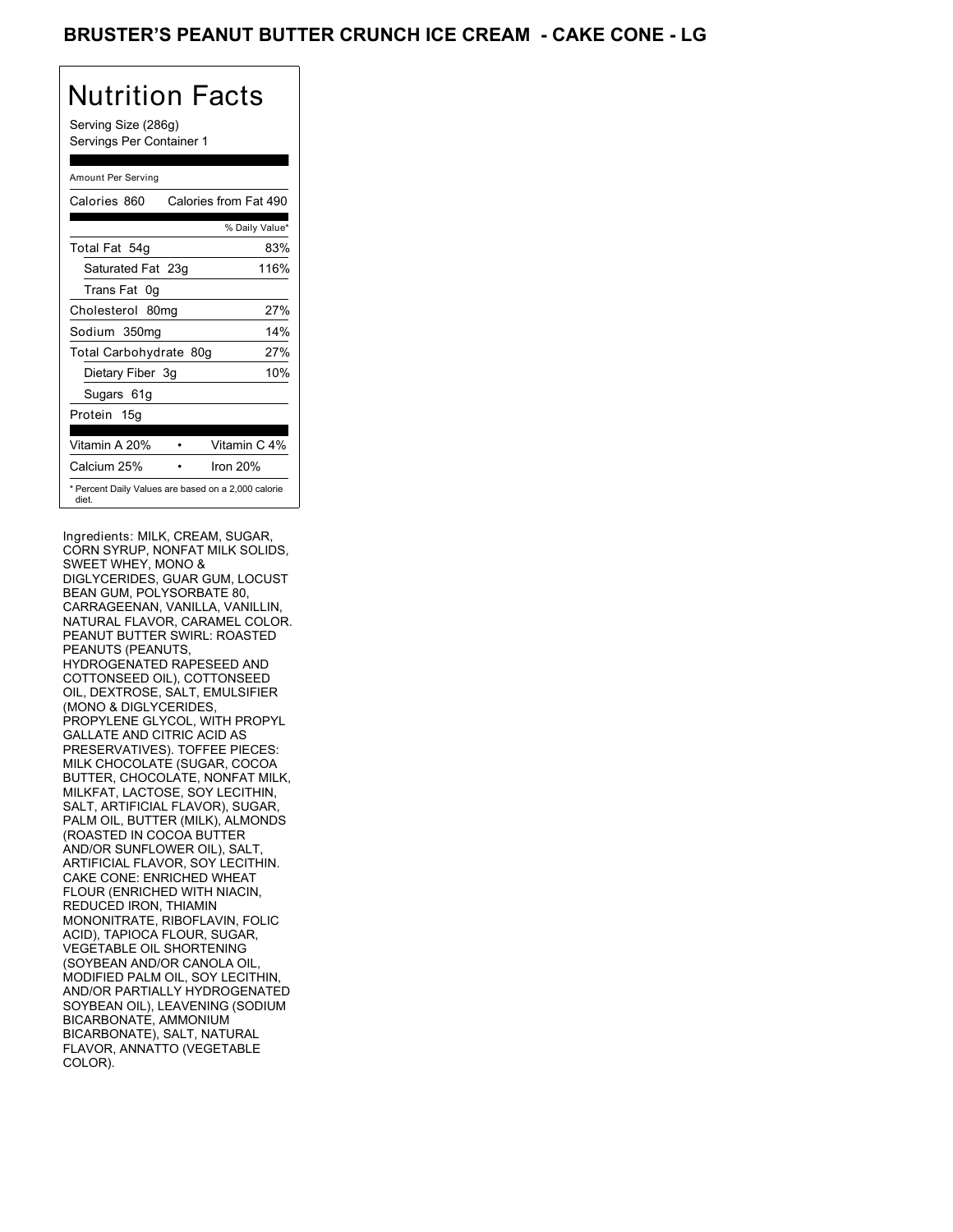## BRUSTER'S PEANUT BUTTER CRUNCH ICE CREAM - WAFFLE CONE - SM

# Nutrition Facts

Serving Size (170g) Servings Per Container 1

#### Amount Per Serving

| Calories 550                                                 | Calories from Fat 270 |
|--------------------------------------------------------------|-----------------------|
|                                                              | % Daily Value*        |
| Total Fat 30g                                                | 46%                   |
| Saturated Fat 12g                                            | 62%                   |
| Trans Fat 0q                                                 |                       |
| Cholesterol 50mg                                             | 16%                   |
| Sodium 170mg                                                 | 7%                    |
| Total Carbohydrate 60g                                       | 20%                   |
| Dietary Fiber 1g                                             | 5%                    |
| Sugars 41g                                                   |                       |
| Protein 9q                                                   |                       |
| Vitamin A 10%                                                | Vitamin C 2%          |
| Calcium 10%                                                  | Iron $10%$            |
| * Percent Daily Values are based on a 2,000 calorie<br>diet. |                       |

Ingredients: MILK, CREAM, SUGAR, CORN SYRUP, NONFAT MILK SOLIDS, SWEET WHEY, MONO & DIGLYCERIDES, GUAR GUM, LOCUST BEAN GUM, POLYSORBATE 80, CARRAGEENAN, VANILLA, VANILLIN, NATURAL FLAVOR, CARAMEL COLOR. PEANUT BUTTER SWIRL: ROASTED PEANUTS (PEANUTS, HYDROGENATED RAPESEED AND COTTONSEED OIL), COTTONSEED OIL, DEXTROSE, SALT, EMULSIFIER (MONO & DIGLYCERIDES, PROPYLENE GLYCOL, WITH PROPYL GALLATE AND CITRIC ACID AS PRESERVATIVES). TOFFEE PIECES: MILK CHOCOLATE (SUGAR, COCOA BUTTER, CHOCOLATE, NONFAT MILK, MILKFAT, LACTOSE, SOY LECITHIN, SALT, ARTIFICIAL FLAVOR), SUGAR, PALM OIL, BUTTER (MILK), ALMONDS (ROASTED IN COCOA BUTTER AND/OR SUNFLOWER OIL), SALT, ARTIFICIAL FLAVOR, SOY LECITHIN. WAFFLE CONE: ENRICHED BLEACHED WHEAT FLOUR (ENRICHED WITH NIACIN, REDUCED IRON, THIAMIN MONONITRATE, RIBOFLAVIN, FOLIC ACID), SUGAR, VEGETABLE SHORTENING (PARTIALLY HYDROGENATED SOYBEAN AND COTTONSEED OILS), WHOLE EGG, ARTIFICIAL FLAVOR (INCLUDING MALTODEXTRIN, MODIFIED CORNSTARCH, BUTTER, BUTTERMILK), DEXTROSE, SOY LECITHIN, ARTIFICIAL VANILLA FLAVOR.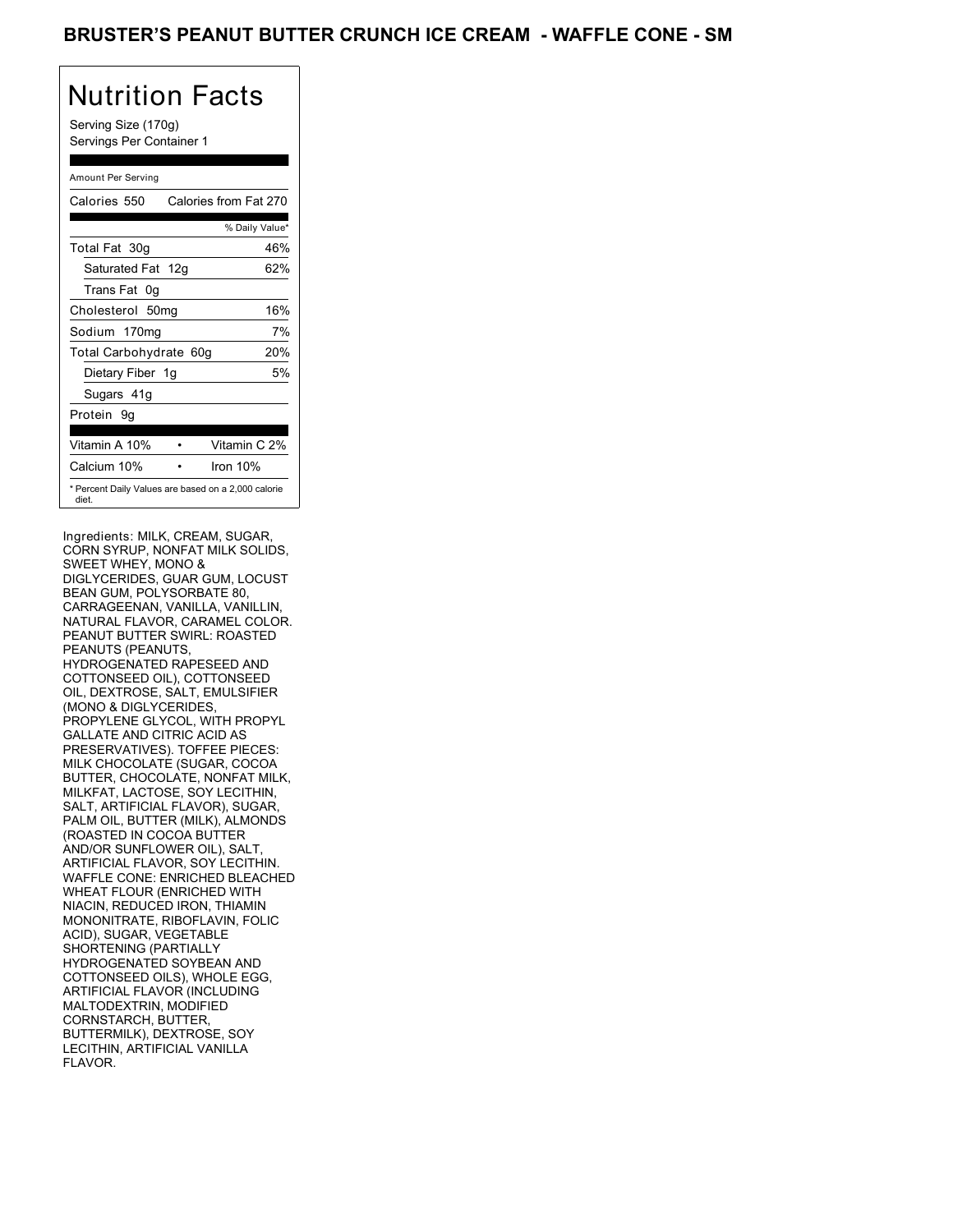## BRUSTER'S PEANUT BUTTER CRUNCH ICE CREAM - WAFFLE CONE - REG

## Nutrition Facts

Serving Size (240g) Servings Per Container 1

#### Amount Per Serving

| Calories 760           | Calories from Fat 390                               |
|------------------------|-----------------------------------------------------|
|                        | % Daily Value*                                      |
| Total Fat 44q          | 67%                                                 |
| Saturated Fat 18g      | 91%                                                 |
| Trans Fat 0g           |                                                     |
| Cholesterol 70mg       | 23%                                                 |
| Sodium 250mg           | 10%                                                 |
| Total Carbohydrate 79g | 26%                                                 |
| Dietary Fiber 2g       | 8%                                                  |
| Sugars 56g             |                                                     |
| Protein 12q            |                                                     |
|                        |                                                     |
| Vitamin A 15%          | Vitamin C 4%                                        |
| Calcium 20%            | Iron 15%                                            |
| diet.                  | * Percent Daily Values are based on a 2,000 calorie |

Ingredients: MILK, CREAM, SUGAR, CORN SYRUP, NONFAT MILK SOLIDS, SWEET WHEY, MONO & DIGLYCERIDES, GUAR GUM, LOCUST BEAN GUM, POLYSORBATE 80, CARRAGEENAN, VANILLA, VANILLIN, NATURAL FLAVOR, CARAMEL COLOR. PEANUT BUTTER SWIRL: ROASTED PEANUTS (PEANUTS, HYDROGENATED RAPESEED AND COTTONSEED OIL), COTTONSEED OIL, DEXTROSE, SALT, EMULSIFIER (MONO & DIGLYCERIDES, PROPYLENE GLYCOL, WITH PROPYL GALLATE AND CITRIC ACID AS PRESERVATIVES). TOFFEE PIECES: MILK CHOCOLATE (SUGAR, COCOA BUTTER, CHOCOLATE, NONFAT MILK, MILKFAT, LACTOSE, SOY LECITHIN, SALT, ARTIFICIAL FLAVOR), SUGAR, PALM OIL, BUTTER (MILK), ALMONDS (ROASTED IN COCOA BUTTER AND/OR SUNFLOWER OIL), SALT, ARTIFICIAL FLAVOR, SOY LECITHIN. WAFFLE CONE: ENRICHED BLEACHED WHEAT FLOUR (ENRICHED WITH NIACIN, REDUCED IRON, THIAMIN MONONITRATE, RIBOFLAVIN, FOLIC ACID), SUGAR, VEGETABLE SHORTENING (PARTIALLY HYDROGENATED SOYBEAN AND COTTONSEED OILS), WHOLE EGG, ARTIFICIAL FLAVOR (INCLUDING MALTODEXTRIN, MODIFIED CORNSTARCH, BUTTER, BUTTERMILK), DEXTROSE, SOY LECITHIN, ARTIFICIAL VANILLA FLAVOR.